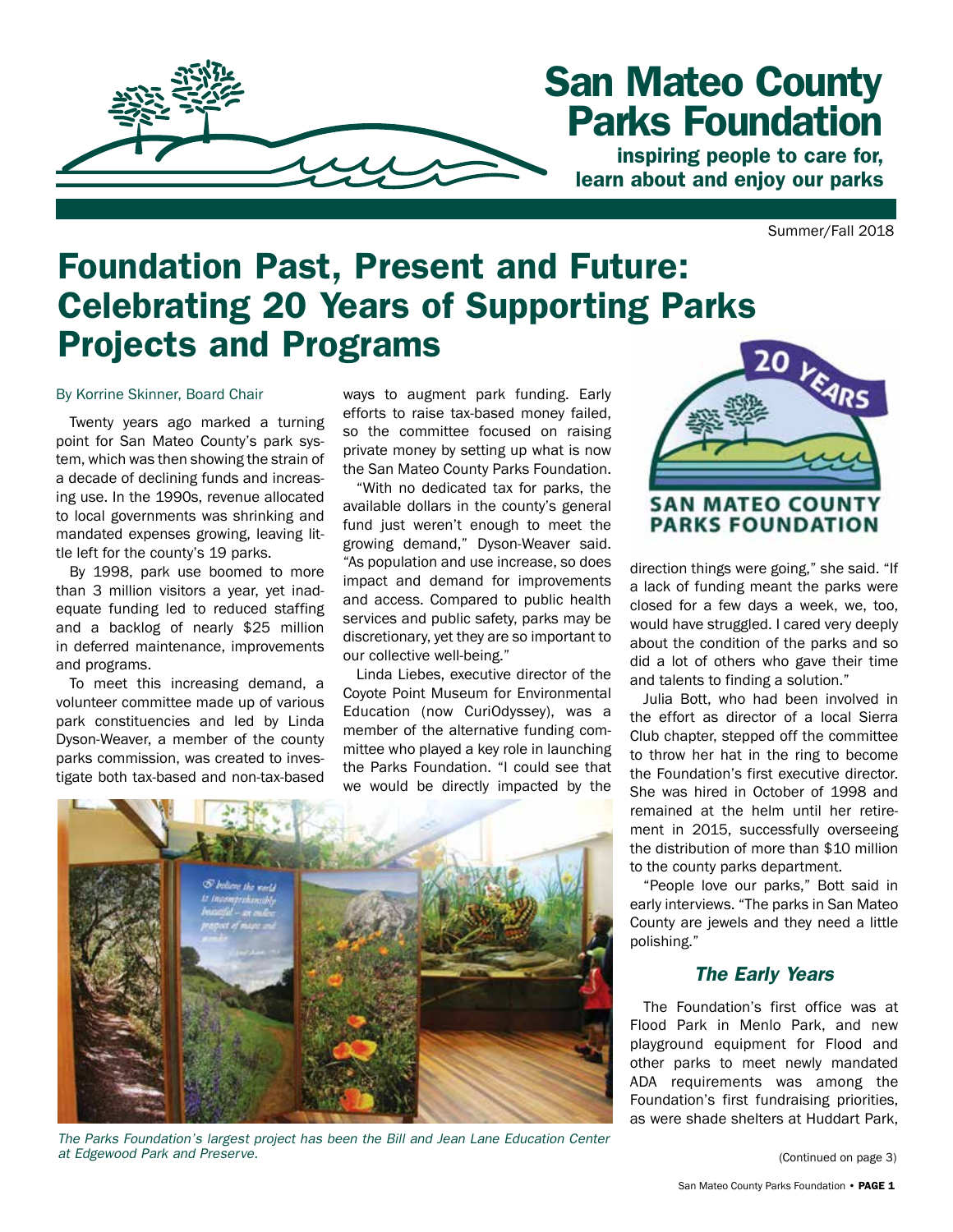#### San Mateo County Parks

Coyote Point Recreation Area

Crystal Springs Trails San Andreas Trail Sawyer Camp Trail

Edgewood Park & Preserve Devil's Slide Trail

Fitzgerald Marine Reserve Pillar Point Bluff

> Flood Park Friendship Park

Junipero Serra Park

Huddart Park

Memorial Park Pescadero Creek Park Sam McDonald Park Heritage Grove

Mirada Surf Moss Beach Park Quarry Park San Bruno Mountain Park Sanchez Adobe San Pedro Valley Park Tunitas Creek Beach Park Woodside Store Wunderlich Park

#### Board of Directors

Korrine Skinner, Chair Susan Eliot Briggs Mary DeLong Heather Hardy Amy Jensen Justin Knowles Jorge Laguna Laura Paton Joe Pfeister Katy Coonan Rhoades Steve Wood Executive Director Michele Beasley

Membership and Development Assistant Traci Loftis

#### Contact information

#### San Mateo County Parks Foundation

1701 Coyote Point Drive, San Mateo, CA 94401

650/321-5812 voice

info@supportparks.org www.supportparks.org



*The Parks Foundation played a key role in acquiring Mirada Surf.*

## *CELEBRATING 20 YEARS Sunday, September 9, 2018 1-4 pm*

### *Huddart County Park 1100 Kings Mountain Road, Woodside*

Wine, beer & hors d'oeuvres, Silent auction and wine pull Gourmet picnic lunch Guest speaker Doug McConnell Emcees Kathy and Bill Korbholz

Available at supportparks.org/celebrating20

### *Join The Celebration*

As the San Mateo County Parks Foundation celebrates 20 years of supporting our extraordinary parks, we're honoring three of our extraordinary founders, Linda Dyson-Weaver, Linda Liebes and Julia Bott, with a gourmet picnic lunch, silent auction and presentation.

Honorees Linda Dyson-Weaver and Linda Liebes were the dynamic duo when it came time to figure out a private funding source for San Mateo County parks. It was through their vision, talent, persistence and enthusiastic but relentless involvement of others that the Foundation came to fruition. Linda Dyson-Weaver served on the Parks Commission and Linda Liebes was executive director of what we now know as CuriOdyssey and both shared a deep love of nature in general and of San Mateo County parks, specifically.

Julia Bott was the Foundation's first executive director, and the largest single driver of our first 17 years of successfully contributing more than \$10 million in support of county parks.

Please join other park supporters on Sunday, September 9 at Huddart County Park as we honor these amazing individuals, celebrate our past and usher in the future!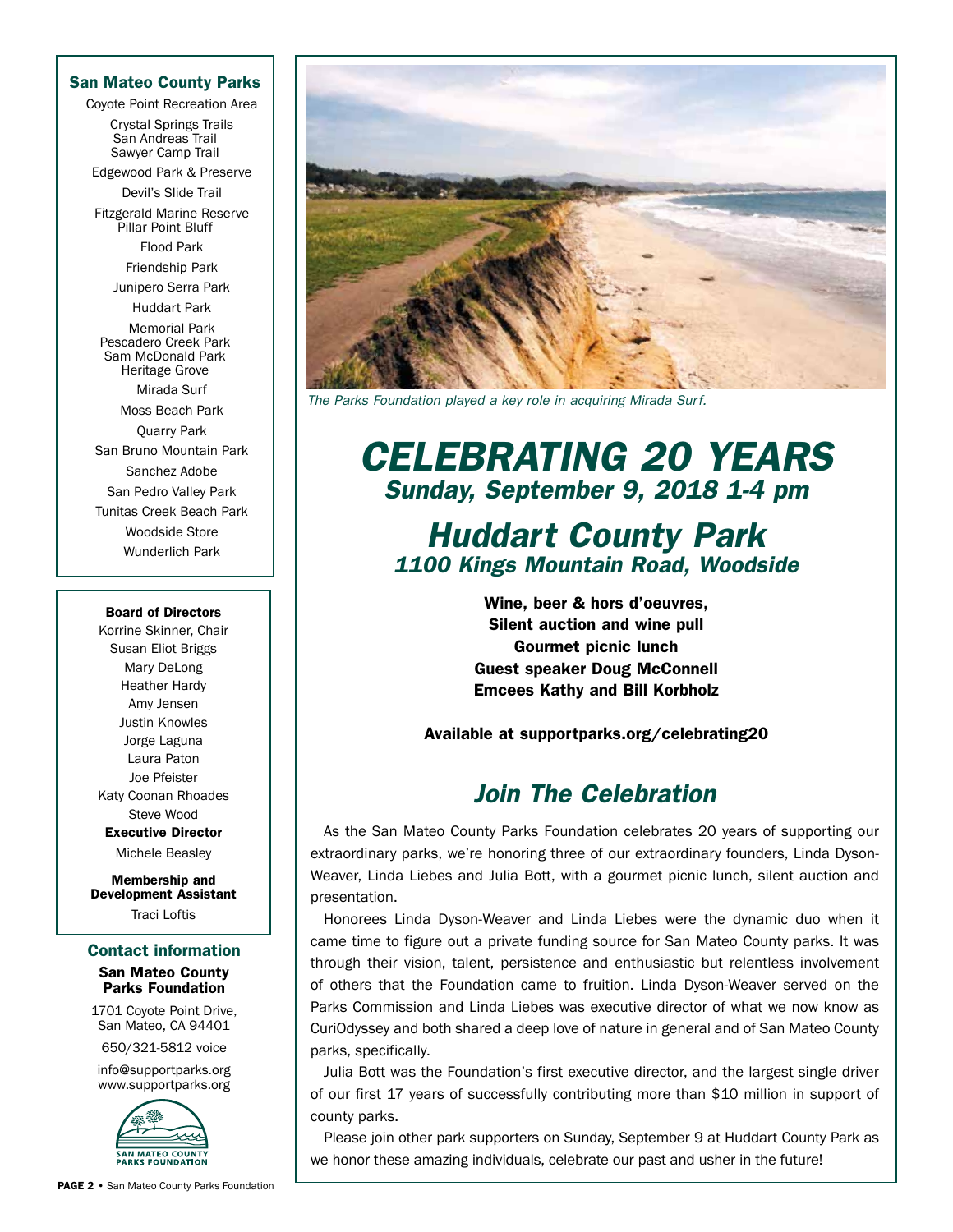#### (Continued from page 1)

seismic updates and a new roof at Sanchez Adobe and equipment for volunteer crews.

In its first year, the Foundation raised nearly a quarter million dollars in donations and pledges, presenting its first gift to San Mateo County Parks in August of 1999.

Just three years after its founding, gifts to the Foundation topped \$3 million. In 2002, fundraising for the Foundation's largest project to date began, culminating 9 years later in April 2011 with the opening of the Bill and Jean Lane Education Center at Edgewood Park and Natural Preserve.

Also in that first decade, the Foundation contributed funding for the acquisition and planning of Mirada Surf, one of the few undeveloped coastal bluffs in the region and an important connection point for the California Coastal Trail. Tour de Peninsula, thanks to bicyclists and sponsors, raised nearly \$20,000 to support Bicycle Sunday and other park programs and the Foundation provided a matching grant for the planning needed to extend the heavily used Crystal Springs Trail south of Highway 92.

"While park acquisitions and improvements get all the glory, the Foundation provides much-needed support for preservation projects, volunteer crews, student environmental education and lots more that's less visible but no less important," Bott said. "There's a period of years where we funded a slew of feasibility and planning studies, so much that I used to joke about how much paper we funded. You'd be amazed at what kind of studies and permits are required to move things far enough along that you can begin to apply for grants and the major funding needed to get big things done."

Habitat restoration to support the successful reintroduction of the endangered Bay checkerspot butterfly to Edgewood Park was one of those quieter projects, as were other vegetation management and invasive plant removal efforts, new radios for trail patrols and other tools and materials to support the thousands of volunteers who serve our parks.

By 2005, budget cuts stemming from the dot-com bust and ensuing downturn again reduced park staffing and progress on maintenance and improvement projects. That year, the Foundation, which had raised \$5 million since its inception, stepped in to fill the gap with a gift of nearly \$1 million to San Mateo County parks.

#### *Act Two: The Second Decade*

By its 10th birthday, the Foundation had raised \$9 million and completed 30 projects, including improving trails, funding clean park maintenance tractors to reduce greenhouse gas and air pollution emissions, providing temporary access at erosion-damaged Coyote Point and installing salmon and steelhead migration culverts at San Francisquito Creek.

Goals for the Foundation's second act included a continued focus on habitat restoration, youth environmental education, funding conservation job training, building on already successful volunteer programs and breaking ground on the aforementioned Bill and Jean Lane Education Center.

 "We celebrated our successes just in time for another dive of the Bay Area's boom and bust economy," Bott recalled. "While state parks were closing, San Mateo was able to carry on because local folks were really beginning to recognize how vital parklands and recreation opportunities were to vibrant



*Many volunteer work days were promoted and supplied by the Parks Foundation.*

communities."

In 2012, more than 65 percent of county voters approved Measure A, a half-cent sales tax increase that promised some funding for parks. The Foundation played a central role in advocating for the passage of Measure A, recognizing the need for steady park maintenance and improvement funding.

"As high-density growth increases, our parks continue to serve as family and community gathering spaces and provide intrinsic value for all citizens to 're-create' as well as recreate," Dyson-Weaver said. "I think people recognize that parks play a special role in providing convenient and safe access to nature, along with the opportunity for interpretation and education that add to the outdoor experience."

In addition to helping to clear a maintenance backlog, Measure A funds provided for missing trail connections, coastal habitat restoration and the addition of a natural resource manager to lead efforts to protect and scientifically manage sensitive park resources.

In 2015, with the financial outlook for county parks much improved, Bott decided it was time to retire. Along with the Foundation board, she found a worthy successor in Michele Beasley, who is equally dedicated to inspiring people to care for, learn about and enjoy our parks.

With the 2016 passage of Measure K, where 70 percent of county voters extended the half-cent sales tax increase for 20 years, parks funding is no longer on life support. The Foundation is now able to focus on expanding park access to get more people out into nature, building new partnerships with like-minded organizations like REI, sponsor of our Coyote Nights summer mixers and new trail signage, and supporting special projects that enhance the enjoyment of our parks.

"As we celebrate 20 years, we look back to thank all of our founders, donors, partners and volunteers who have carried us thus far," Beasley said. "And we look forward to a future of new faces, new challenges and new opportunities."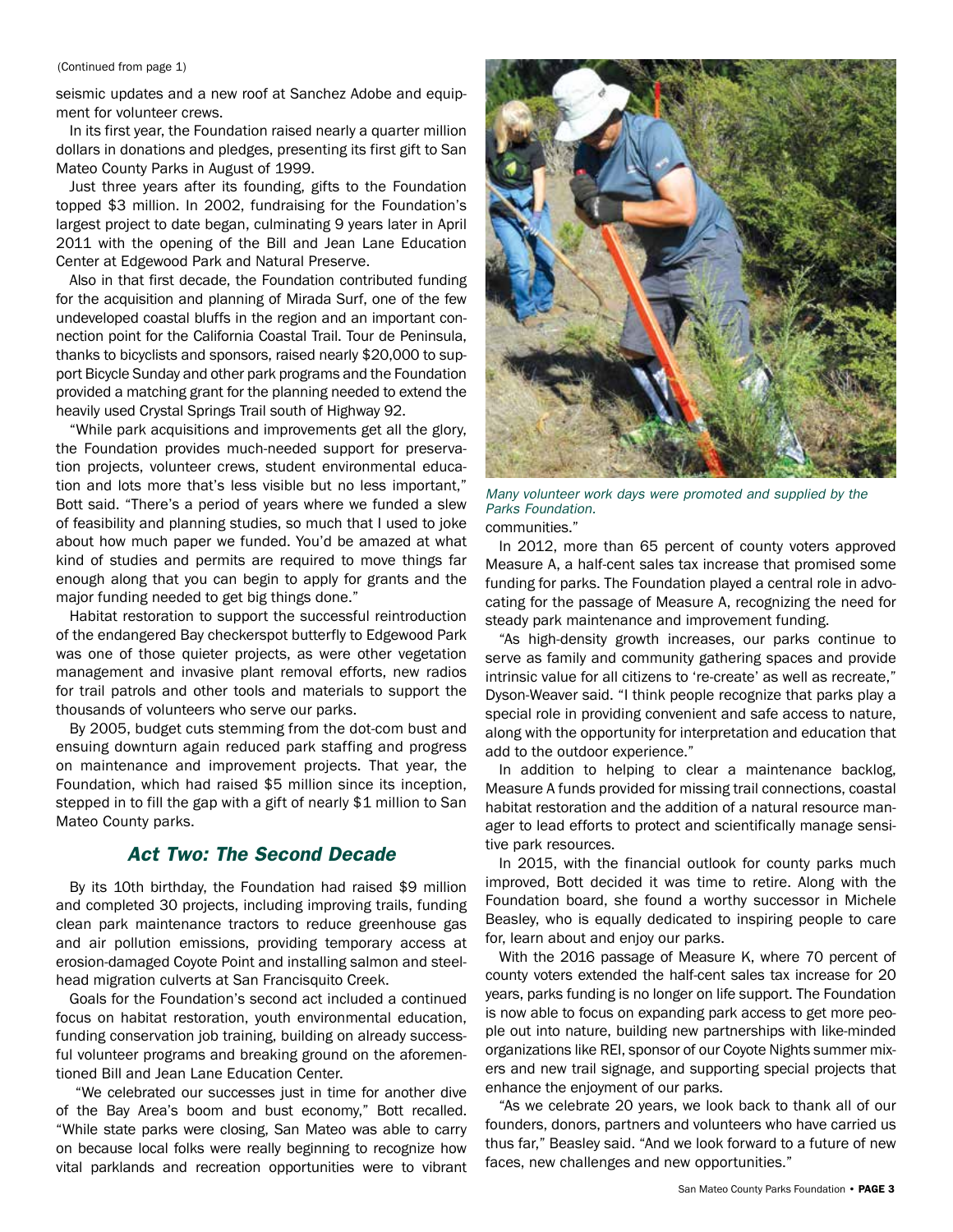# Thank you to our generous supporters!

#### The following contributed between February 1, 2018 and July 31, 2018

#### *\$5,000 and greater*

Adobe Atkinson Foundation The Bothin Foundation County of San Mateo Eucalyptus Foundation Mounted Patrol of San Mateo **County** Pacific Gas and Electric Company REI Co-op WHOA! Woodside-area Horse Owners Association

#### *\$1,000-\$4,999*

Julia Bott and Paul Acklin Faye and Emmet Brophy Linda Brownrigg Susan Bryan and Frank Adams Marco and Jan Casazza Steven P. Dostart Charitable Foundation Friends of Huddart and Wunderlich Parks Arthur Gimbel Mr. and Mrs. James H. Greene, Jr. Elizabeth and Zachary Hulsey Jon and Janine Miller Palo Alto Medical Foundation Peninsula Open Space Trust Mary Anne Sayler David and Laura Schrier Bruce Wright

#### *\$500-\$999*

Jane Baxter and Steve Beck Michele Beasley and Scott Janda Norbert Bischofberger Eleanor Cassinelli Suzanne Coberly CuriOdyssey

D'Alessandro Sharon Erro Jonathan Felder and Allison MacQueen Friends of Edgewood Hertha Harrington Kaiser Permanente Michelle and Jerry Kaplan Allan Martin Douglas and Beth Mohr John and Donna Novitsky Richard Paterson Franklin Peale and Sandra Bernhard David Sacarelos Seiler LLP Connie Sevier Paul and Julie Shenkman Sandy Sloan and Eric Richert Lida Urbanek Mary Wachtel George Weinberg Soon and Kyung Yoon

Carey and Jamie

#### *\$125-\$499*

Steve and Catherine Zelencik

Steven Adams Allison Akana and Juliana Barr Brian Austin Robert Beach James Blanchard and Theresa Sweeney David Bridgman Heather Brien Joanne Bruggemann Timothy Burkhart Beatrice Campione Marc Ceragioli Tricia Chambers Shawn Christianson and Philip McLeod Jan Clayton David Cohrs R. Frank Coltart

Ryan and Brenna Connolly Susan and Gary Conway Daniel and Linda Cooperman Brendan Coots Kenneth and Karen Dana Leonore Daschbach Bunny Dawson Ross and Gloria Edwards Donald and Janice Elliott Evan and Wendy Ellis Lyndall Erb and Fred Feuchter Gayle Etienne Walter and Geraldine Fant John Fielden Corinne Foley T. Jack Foster Joan Friedman and Mark Applebaum Lisa and Jack Fuchs John Gerken Gerard Goeser and Adele H. Fukuba Joshua and Judy Green William Guilford and Marcella Lillis Rita Guiliano Kathleen Gwynn and Jonathan Cosby Regina Hoffman Lawrence and Lenore Horowitz Benjamin Hsu Bill and Kelly Huber Patricia Jacobson Lee and Wini Jebian Carol Johnson Michael and Teresa Kernan Tracy Kraft Paul Krupka Leslie Lamport and Ellen Gilkerson Paola Lancellotti Laura Larkin and Eric Saund Christopher LaRosa Steven LeBlanc Jack and Ruth Lemein Emma Louie

Bill and MaryAnn McDonald

Gayle and Grady Means Dennis and Donna Meixner Margaret Miller Ross and Jess Millikan Michele Nemschoff Mary Jo Norling Allen and Gayle Notowitz Dana and John Perine Kirk Pessner and Russ Miller Mark and Janet Plumley Wendy Porter Stephen and Sandra Pursell Paul Reimer Victoria and Terry Rosen Carl and Sarah Rosendahl Bernard and Shelley Ross Allen Rudolph James Salyards Susan Saunders and Kathleen Whelan Sharon Savatski Janine Scancarelli Kevin Schmidt and Victoria Langenheim Rich and Debbie Serpa Richard and Patti Shavelson Kate and Kip Sheeline Brad Snedecor Robert and Betty Spiegelman Fred and Marilyn Stark Diana Stephens Bruce Storms Jim Szafranski John and Linda Taylor Robert and Gail Telfer Eric and Stephanie Tilenius Ben and Preeti Verghese Carol Sue Viele Keldyn West and Marty Springer Ted and Jennifer Yamagishi Kelly Yoon

#### *\$124 and below*

Christian Aabye Joy Addison Linda Allen Lee and Anne Anderson Ryan Arcuri

John and Eryl Aynsley Jane Bagley Lawrence Baker Philip and Jill Bank Terry Baransy Susanne Baumhueter David Bayer Carolyn Bechthold Steven Benedetti Adrienne Bennett Andrew Berdahl and Janet Doughty Barbara Bernhart Betty Bernstein John Beviacqua Michael Bible Louis Bieler Carolyn Bierman Nancy Bigler John Blackmore and Sheila Amoroso Frances and Noel Blincoe Raymond Bolanos Denise and Peter Borocz Judy Borthwick Suzanne Boyce Carlson Enid Brand Loretta Brooks and Chuck Heimstadt Robert and Betty Brown Laura Brownstein Lisa and James Burque Louise Burton and Roger Mateo Mary Lou Cachero Bill and Catherine Campbell George E. Carr III Mary Castle Steven Chamow Aimee Chow Edmond and Deborah Chun Mary Lou Ciranni Diane Ciucci Claes and Mariann Claesson William Clancey James Cleere Stanley Cocoles Bruce and Nancy Coe Fred Coffer Susan Cohen Shaun and Karyn Collins

Carol Cook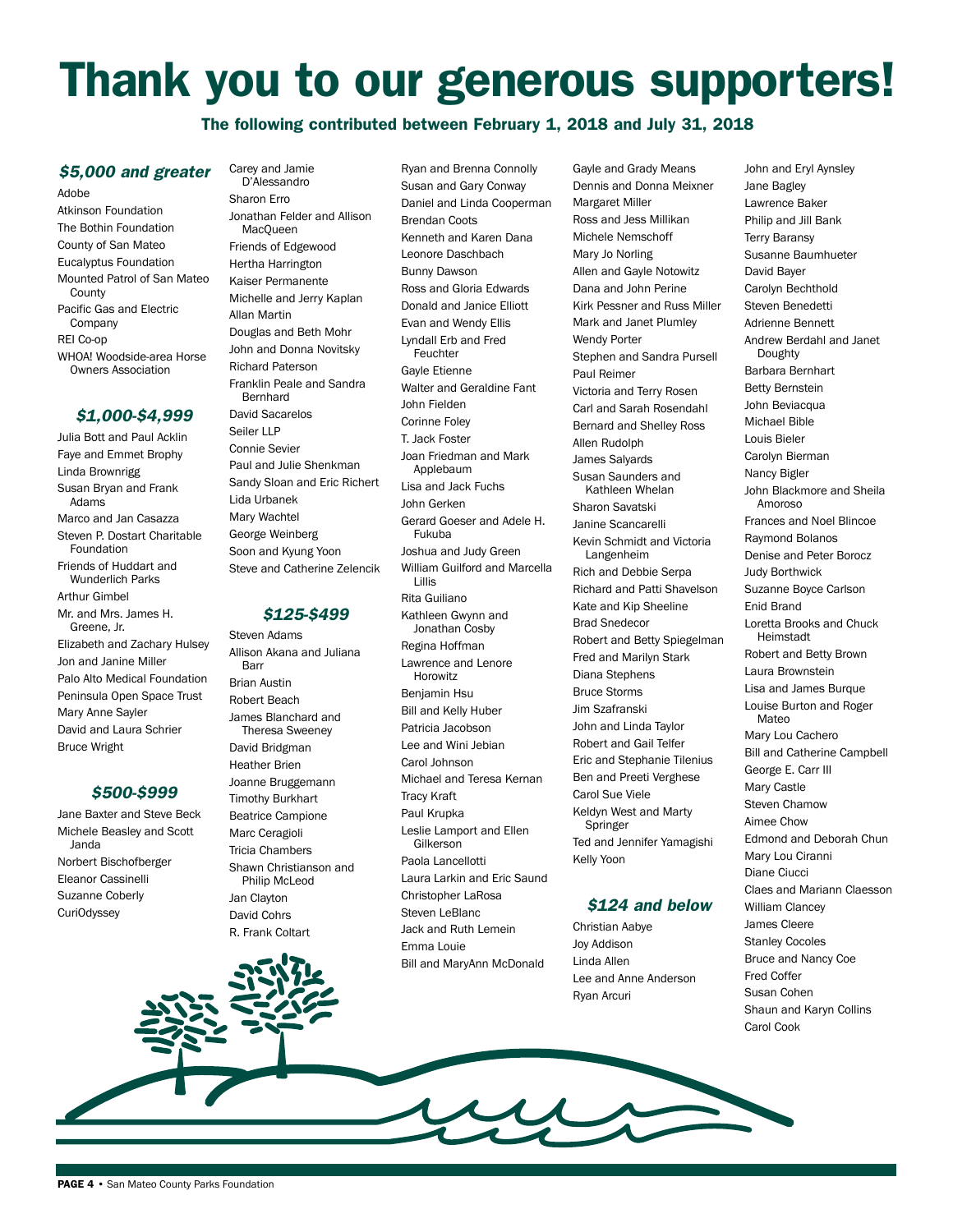Elizabeth Coonan Zena Corcoran Susan and Robert Cossins Robin and Nancy Crawford Marie and Eric Dachauer Tom and Marilyn Daggett David Davis Jay Davis Celeste De Martini Margaret De Staebler Tom and Mary De Vries Gail and Dominick Debellis Daniel DeBra David Demaree Ronald and Linda Dempelein Mary Dempsey Richard Dolan William and Elsa Dorrance Alfred and Elizabeth Dossa Laura Douglass and Joseph **Croco** Lisane Drouin and Patrick Brennan Marta Drury Kirk and Susan Dryden Linda Eastman and Philip **Hanley** Margery Edgren Carla and Gregory Edwards Thomas Eng Dr. Patricia Engasser Adrienne Etherton Neil and Nancy Evans Steven and Jo Ann Evans Richard and Gloria Fasholz John Ferreira Janet Finer-Moore Ruth Finkelstein Stanton and Ann Forman John David Forter Louise and Bill Freedman Nancy L. Freeman Robert French Alexey Frunze Gale and Bobbie Fullerton Anne-Maria Gaddini Florine Galen Madeline Gambelin Steve and Susan Garrity Curtis Gehman Paul and Sandra George Pamela Gibson Jo Gilbert Gertrude Gilkey David Gilson Richard Goldie Diane Goldstein John Goldthwaite E. Michael Goodkind James Goodwine Michael Gorman Georges and Vera Goupille Michael and Christine Green Myra Greenberg

Scot Griffin and Alice Chang Kaufman Terese and Mark Guittard Dennis Gunther Sharon Hagen Daniel and Olivia Haley Helen Hamel-Dolling Audrey Hargis Jennifer Hartzell and Donn Martin Grant and Jeannette Heidrich Emily Heinz Reynaldo Hernandez Barry Hertzler and Eileen D. Protz Christine Hessler Irene Hewitt James Hewlett Marilyn Higuera Dan and Margaret Hilberman Gregory and Joan Hill Joseph and Jacqueline Himes Kenneth Hitchner Norma Hoch Freda Hofland Richard Holbrook Edwin Holloway Akiko Honda Annie Vesta Hoss Margot Hottmann James Howell Charlene Hsu-Winges Stephen and Sonya Hurst Naomi Izumizaki Daniel and Terry Jacobs John and Lois Jacobson Gerald and Susan James Ann Jeffries Carol Jennings Thomas Johnson Neal Johnson Kristina Johnson Paul Jones and Ginger Vagenas Dr. Don Jones Les Junge John Kane and Mary Malloy Harvey and Gay Kaplan Boris and Erika Karinja Sadaye Kasuga Joann Kayser Amy Keer Helen Kennedy Dr. James Kim Mark and Paulette Kirshner Pam Koch and Drew Altman Deborah Kohn Patricia Kohtz Patricia Kongsle Diane and Frederick Kotta Anthony and Judith Kramer Steven Kunitake Michael Kupfer Donald Laclergue

Robert Lafitte David and Delia Laitin Ann Lambertson Richard and Cathy Lampman Benjamin and Melissa Landis Allen Lauer James Leising Debra Lepold Kai Lieu Peter Locatelli Cynthia Lockhart Don and Nancy Lorenzen Susan Louie Jennifer Lowry James Ludwig Claudette Maccan Eleanor Macdonald Chris MacIntosh Stephen and Rosemary MacLeod Michael Madden Gary and Lisa Madden Lloyd and Marilyn Mahaffy Deborah Maio Keith and Ann Mangold Joan Martel

#### Thank you for the generous gifts you made last spring

Florence Martin Kevin and Silvia Martinez Charles and Maria McCarthy Bonnie McClure Sari and Blake McConnell Albert and Miek McCubbin Fred and Karen McElhany Joan McGuire Mary McGuire-Hickey and John Hickey Steven and Heather **McLaughlin** William and Ellen McLennan Ronald and Donna Mei Celina Mikolajczak and Bill Reeves Arnold Miller Kayleen Miller Julianne Mooney Yvonne Mootz Beth Morris Diane Mothershead Gregory Mulinare Marilyn Murphy Bruce Mussell and Monnie Boldt Barbara Naas Nicholas and Jacqueline Naclerio Marilyn Nahinu Anna Nastari

Marie-Jean and Rondel Neighbors Norma Nessier Judy Nishimoto Israel Niv Margaret Nordensten Mary Notz David and Virginia Ogilvie Susan Ogle Thomas Olsen Kevin and Gabrielle O'Neil Alan and Catherine Palter Robert and Carolyn Pardini Joyce Pennell and Robert Walker David Perkins Anne Peter Todd Phoenix Stephen and Patricia Pickford Mia Planas and Edward David Patty Pope and David Gluss Tom Pressburger Salomon and Susan Leslie **Quintero** Judith Quitoriano Arlene Rankine Barbara Regan Jerry Reimann Nancy Reyering and Martin Walker Charles and Francean Rible Stephen Richter Ronald Rogers Lisa and Mark Rosenthal Judah and Ruth Rosenwald Alberto Rossi Geoff Rothman Barbara Rucker Steven Rusconi Robert Ruth Susan Ryals Sterling Sakai Julia Salas Gerald and Ellen Saliman Linda Saltzer Carl Sanders John Sarconi Alexey Savva Kevin and Tatiana Scanlon Paul and Janet Scardina Deborah Schechter Deanna Schiel Kathryn Schlichtmann George Schmid and Kim Jansen Haley Schuhmacher Sally Seebode Elizabeth Seem Ann Shadwick Elliot Shubin, M.D. Alexandra Shwarzstein Jeremy Siegel Whitney Simonds Charles Six

Virginia Smotherman David Spain Nita Spangler Marlene and Hank Stern Douglas and Kathryn Stevens Richard and Joanna **Strawbridge** John Sulzbach Ruth and John Suter Mariko Tanaka and Roger Cummings Lauryn Taylor Joseph and Shari Lynne Teresi Margaret Thayer Nancy Thomas-Terry Ian and Diane Thomson Theresa Titus Alvin To Francis Toldi Catherine Trejo Charlene Trueb Kenneth Turkowski Jonathan and Maarit Visbal Scott and Sydney Wachhorst Mary Walker Stephen Walker Marilyn Walter Mike and Sandra Walter Patricia Waters Elizabeth Weeks David Weight Jeff Weintraub Linda Whitley George and Ann Wilkinson Ellen Williams Hugh Williamson and Joan Roberts Ana Williamson Marianne Witscher Chris Witzel Randolph and Melinda Wong Heather and Mike Woods Rose Mary Wright Nanette Wylde and Kent Manske Richard Wysong and Helen Nancy Schneider Michael and Martha Yamamoto Bob and Dorothy Young Cherie Yu Ingrid and George Yule Rosemarie and Wojciech Zalewski Julie and Joe Zier

Rolly Slatt

#### *Monthly Giving*

Rebecca Archer Lee Baker Michele Beasley

(Continued on next page)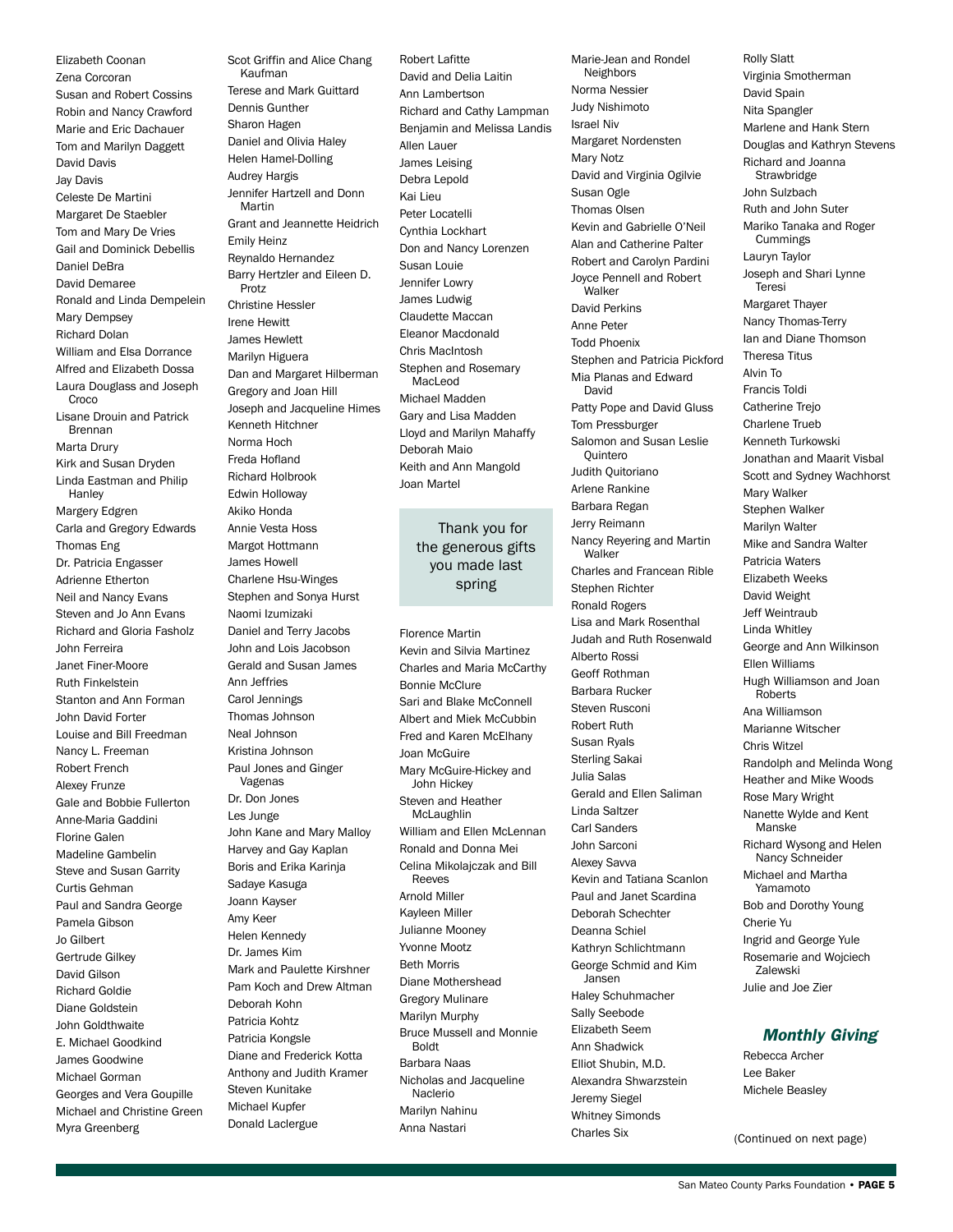## The Parks Foundation welcomes Traci Loftis as our Membership and Development Assistant

Traci Loftis joined San Mateo County Parks Foundation as the Membership and Development Assistant in April. She has always had a love for technology and the outdoors, bringing both of her passions to play at the Parks Foundation. She grew up in Kansas, and at the age of twelve, her parents took their family of eight on a six-week camping trip. They covered the entire Pacific Northwest and camped at as many National Parks as possible. She was standing on the bluffs looking down at the ocean, and she decided at that moment that Northern California was the most beautiful place she had ever seen and made it her dream to live here.

Traci went on to attend Wichita State University and Kansas State

Estelle Bertolucci Pamela Bilz Loretta Brooks and Chuck Heimstadt Dorothy Cordell Mary DeLong and Jamie Riotto John Echarte Timothy Fox (Continued from previous page)

Jorge Gomez Daniel P. Guiney Heather Hardy Samuel Herzberg Steven Hibshman Christine Hollender Judy Kay Alicia Kellie Ashley Larson Teresita Laya-Evangelista

County dinary Places Built Them

*The Parks Foundation published a book on the history of San Mateo County Parks, authored by Michael Svanevik and Shirley Burgett.*

University, studying computer and architectural engineering and selling real estate to help pay her way through school. She has always loved any kind of technology and figuring out how things work. She spent many days in high school tearing some of the original personal computers apart — just to see if she could put them back together.

Traci finally realized her dream and moved to San Mateo in 2011. When she isn't working for the Parks Foundation, she is selling real estate. She also uses her auction skills to help nonprofits raise funds as an auctioneer. She loves to kitesurf, run barefoot, and hang out with her dog Joey when she is not working. She also has a lifelong passion for learning, and is



*Traci Loftis, Membership and Development Assistant*

constantly curious by nature.

We are thrilled to have Traci join San Mateo County Parks Foundation to help us connect even more people to our amazing park system here in San Mateo County.

Susan and Jack Marquis Veneranda Zamora Redmond Mary Catherine Schumacher Timothy Burkhart in memory of Dennis Hanley and Robert Kiliona Kelly Yoon in memory of Mopsy Gayle Etienne in memory of Donna Tappan Todd Phoenix in memory of Bill and Bernice Phoenix Arlene Rankine in memory of Doris Rankine Gerard Goeser and Adele H. Fukuba in memory of Colin Murphy Richard Goldie in memory of Kim Gysler-Goldie CuriOdyssey in memory of Robert Kiliona *Matching Gift Programs* Adobe AmazonSmile Foundation

Apple Matching Gifts Program ExxonMobil Foundation

Google Donations for Doers Intel

Microsoft Matching Gifts Program Varian Medical Systems

Visa Employee Giving Program VMware Foundation Wells Fargo Community Support Campaign

*Every effort was made to ensure that this list is complete and accurate. The Foundation regrets any errors or omissions. Please contact us so we may make the proper correction.*

> *Newsletter design by Shannon Corey*

*Stock services provided by UBS*

*Accounting services provided by SingerLewak, LLP*



*Be sure to Reuse then Recycle*

Deking Francisco Alice Leung Kirk Lindstrom Kimberly Marlow Maria Mastrangelo

Perry McCarty Jr. Joseph Pfeister and Maricar Pacquing Martha Poyatos Timothy Reardon Ma Rivera Robert Ervin Rosenthall Diane Ross Trisha Sanchez Diana Yen Shu

Gladys Smith Georgia Stigall Matthew Suarez Margaret Victoria Tides Donna Vaillancourt Gerardo Velez Han Yun

#### *Gifts in Memory*

Rita Guiliano in memory of John Dowling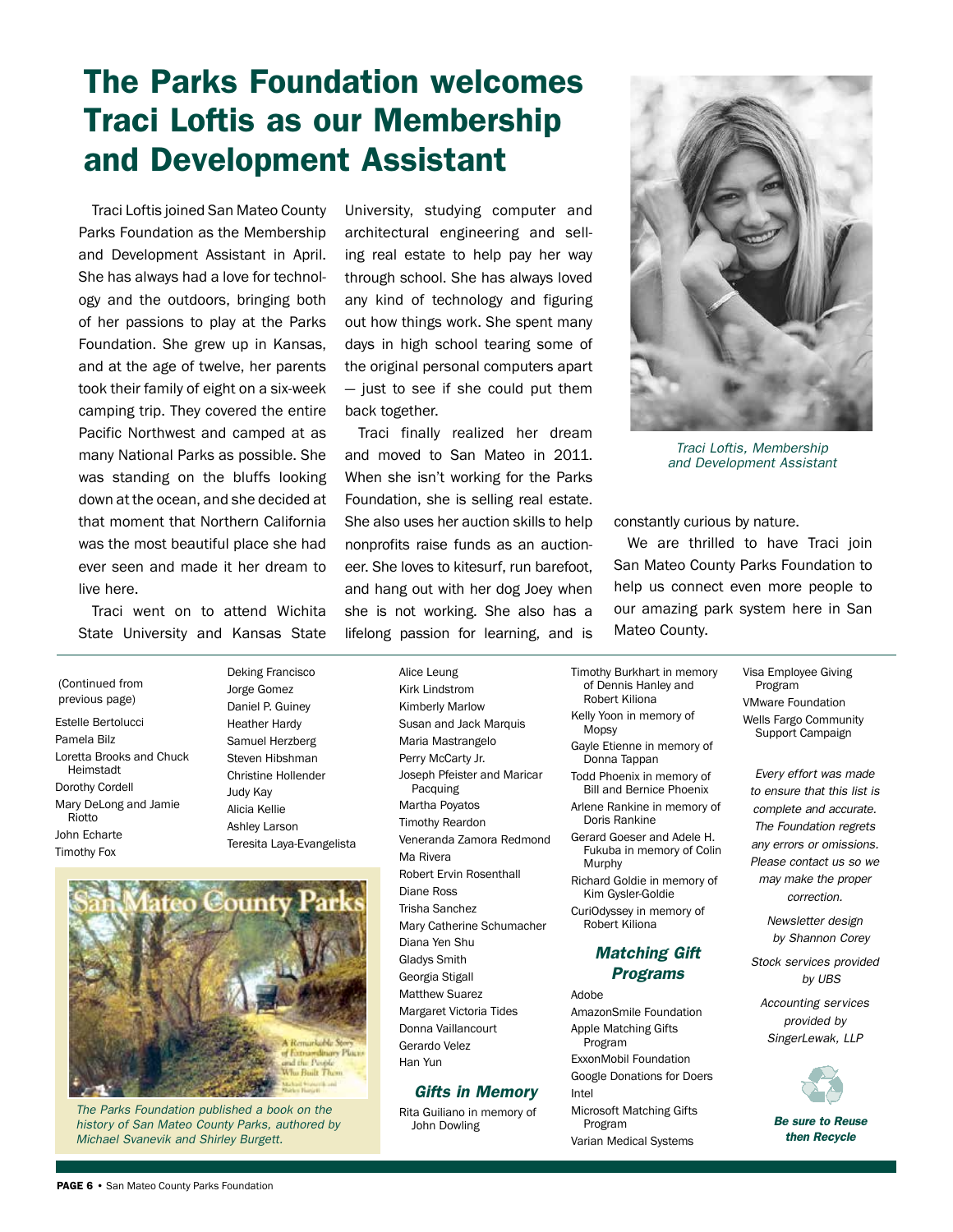# Top Hikes for Gorgeous Views





- 1. San Bruno Mountain in Brisbane – Summit Loop Trail
- 2. Fitzgerald Marine Reserve in Moss Beach – above Seal **Cove**
- 3. San Pedro Valley in Pacifica – Montara Mountain Trail at Brooks Creek Trail
- 4. Pillar Point Bluff in Moss Beach – Jean Lauer Trail
- 5. Edgewood Park and Natural Preserve in Redwood City – Ridgeview Trail
- 6. Coyote Point in San Mateo- Merchant Marine Memorial Overlook
- 7. Memorial Park in Loma Mar – Mt. Ellen Summit Trail
- 8. Devil's Slide near Pacifica – off Highway 1

Share with us your favorite San Mateo County Parks hike with views – follow us on Instagram at smcpfoundation